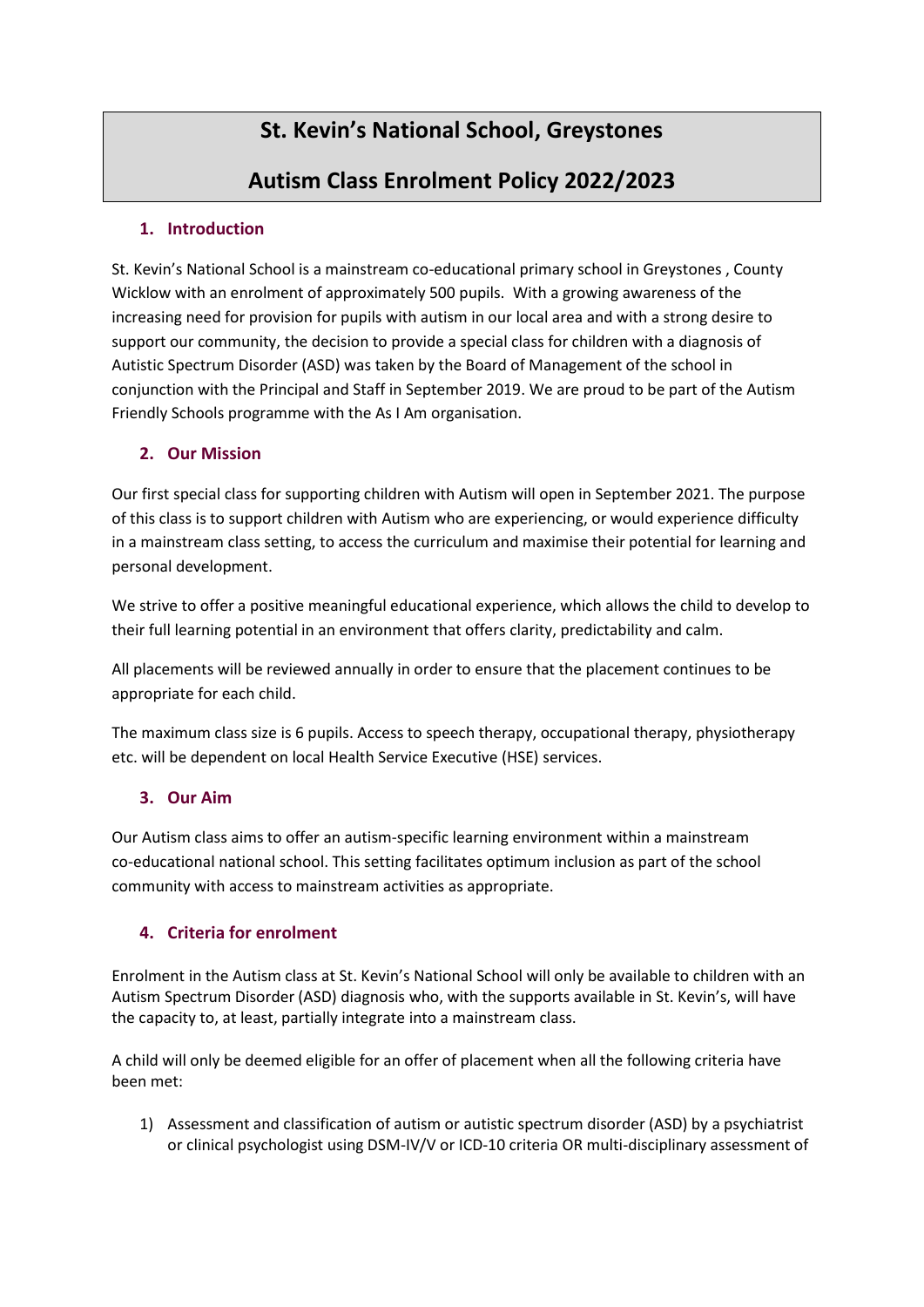same by a professional team (including a clinical psychologist, the assessment should be no older than 1 year).

- 2) An explicit recommendation of placement in a Special Class for children with Autism must be provided by a recognised professional (as stated in point 1), with the recommendation not older than 1 year.
- 3) A fully completed application form for enrolment has been submitted by the parents/guardians to the school.
- 4) The school must have, together with the appropriate clinical services, the correct and necessary resources in place to attend to the needs of the particular child.
- 5) The educational provision being provided to the children attending the Autism class in St. Kevin's will not be detrimentally affected by the level of special intervention required for the new child.
- 6) The Health and Safety of the staff and children of St. Kevin's National School will not be put at risk by the presence and behaviour of a child attending Autism class in St. Kevin's.

The parents of the child must accept and agree to the school's Code of Behaviour and the terms of this policy.

#### **5. Application Process**

1. Enrolment application forms will be accepted during the submission dates set out in our Annual Admissions Notice on our school website.

While the enrolment application form is available to download on our school website at https://www.stkevins.ie/enrolment/autism-class , requests for a paper version of the form as well as queries regarding supporting documentation should be made to [office@stkevins.ie](mailto:office@stkevins.ie)

*Receipt of acknowledgement of an enrolment application by the school does not constitute an offer of a place nor does it not guarantee a place in the school. It is simply the recording of an application for admission to our school. Decisions in relation to applications for enrolment are made by the Board of Management in accordance with our enrolment policy.* 

The enrolment application must be accompanied by all of the following supporting documentation supplied by parents/guardians:

- An original Birth Certificate
- Two original documents, as proof of address: Utility bill, Bank statement, Insurance policy, Social insurance document or a Document issued by a government department showing your address. These must be dated within three months of application.
- A written assessment and classification of autism or autistic spectrum disorder (ASD) by a psychiatrist or clinical psychologist using DSM-IV/V or ICD-10 criteria OR multi-disciplinary assessment of same by a professional team (including a clinical psychologist, the assessment should be no older than 1 year).
- A written recommendation by the relevant professionals in the report that a special class placement in a mainstream school is both necessary and suitable for the child. This recommendation should be no older than one year.
- Any other relevant reports speech & language therapy/ occupational therapy and psychological reports.
- 2. Where there are spaces available in the class for applicants, all applications received by the closing date will be considered by the Admissions Team. Late or incomplete applications will not be considered. The team will include the School Principal, Autism class teacher and Special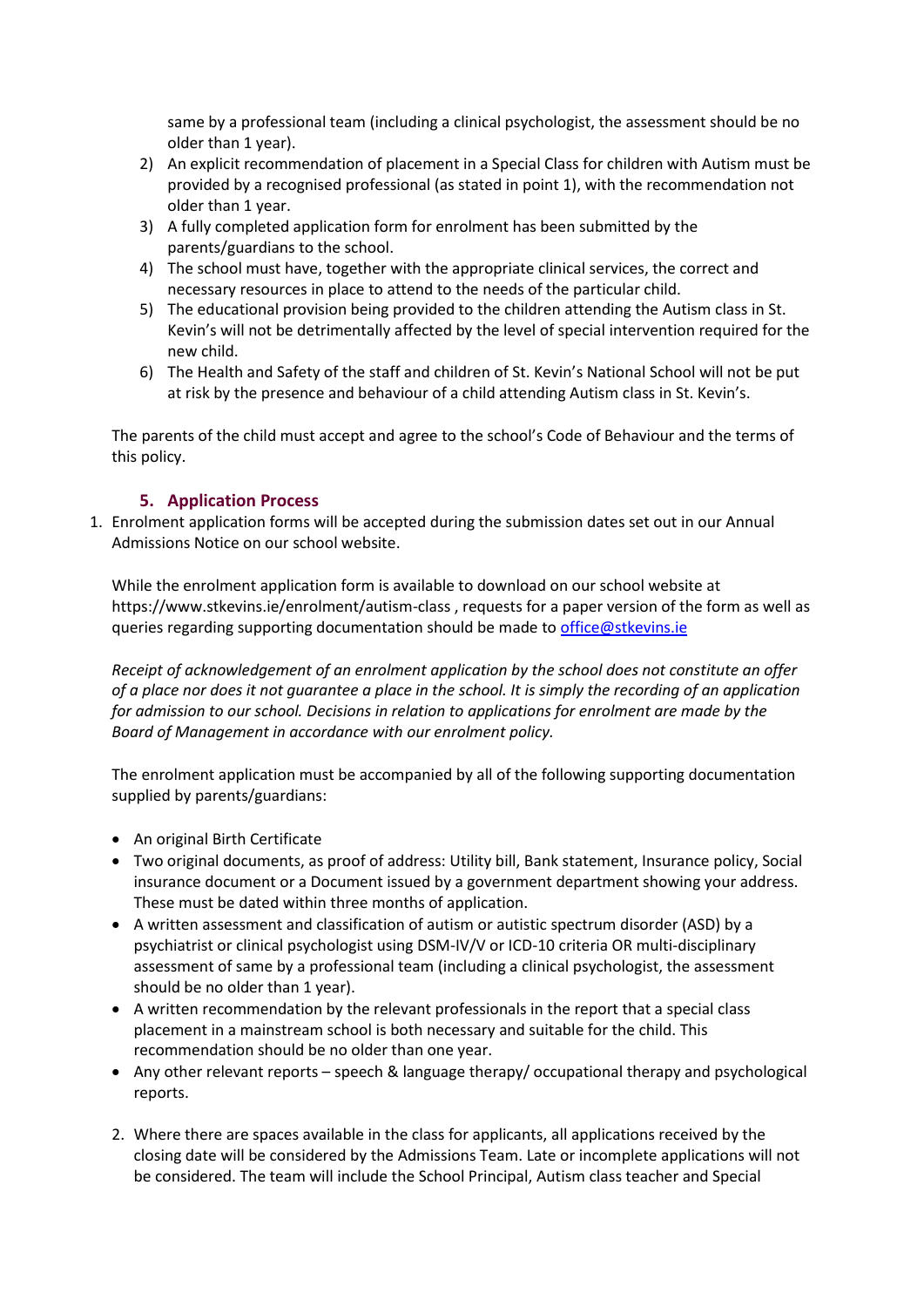Education Team coordinator. The Admissions Team may seek the advice of the school's allocated NEPS psychologist

3. The Admissions Team will make a final recommendation to the Board of Management. The Board of Management is responsible for and must respect the rights of the existing school community and in particular the children already enrolled. The Board of Management has the right to endorse or overrule any decision made by the Admissions Team. In particular, The Board of Management reserves the right to refuse enrolment if they believe the school cannot meet the needs of a particular child.

## **6. Offer of a Place**

If offered a place, an Acceptance Form will be issued to parents/guardians and must be returned to the school within fourteen days of issue to accept the place being offered. If this confirmation is not received within this timeframe, the school will take it that the place is not being accepted and the place will be reallocated.

The parents/guardians of a child being offered a place in the class will be invited to visit the school to meet with the Autism class teacher and the Principal of the school. Any information requested by the parents will be provided at this meeting. The parents/guardians will be invited on another occasion to come with their child to the class to meet with staff and see the classroom.

Once the child has started in St. Kevin's Autism class and after a period of time observing, assessing and interacting with the child, an Individual Education Plan will be developed in consultation with parents and relevant professionals. This will be reviewed on an on-going basis and will highlight priority-learning needs. These needs will be targeted through the provision of a broad and balanced curriculum.

Each child in the Autism class will be assigned to an age appropriate mainstream class for integration purposes where appropriate.

## **7. Oversubscription**

In the event that the Autism class is oversubscribed, the school will, when deciding on applications for admission, apply the following selection criteria, in the order listed below, to those applications that fill the criteria as outlined in Section 4, and are received within the timeline for receipt of applications as set out in the school's annual admission notice:

|   | Internal School transfer.                                                                        |
|---|--------------------------------------------------------------------------------------------------|
|   | Siblings and stepsiblings of children already enrolled in the school and/or children resident in |
|   | the catchment area of the parish of St. Killian and Holy Rosary (See Appendix A).                |
|   | Children of permanent school staff members.                                                      |
| 4 | Children residing outside the catchment area of the parish.                                      |
|   |                                                                                                  |

In the event that there are two or more students tied for a place or places in any of the selection criteria categories above (where the number of applicants exceeds the number of remaining places), the following arrangements will apply:

#### **a) The oldest child will be offered the place.**

All unsuccessful qualifying applicants will be placed on a Placement List, in accordance with the above criteria for places that may become available. The Placement List is valid for vacancies which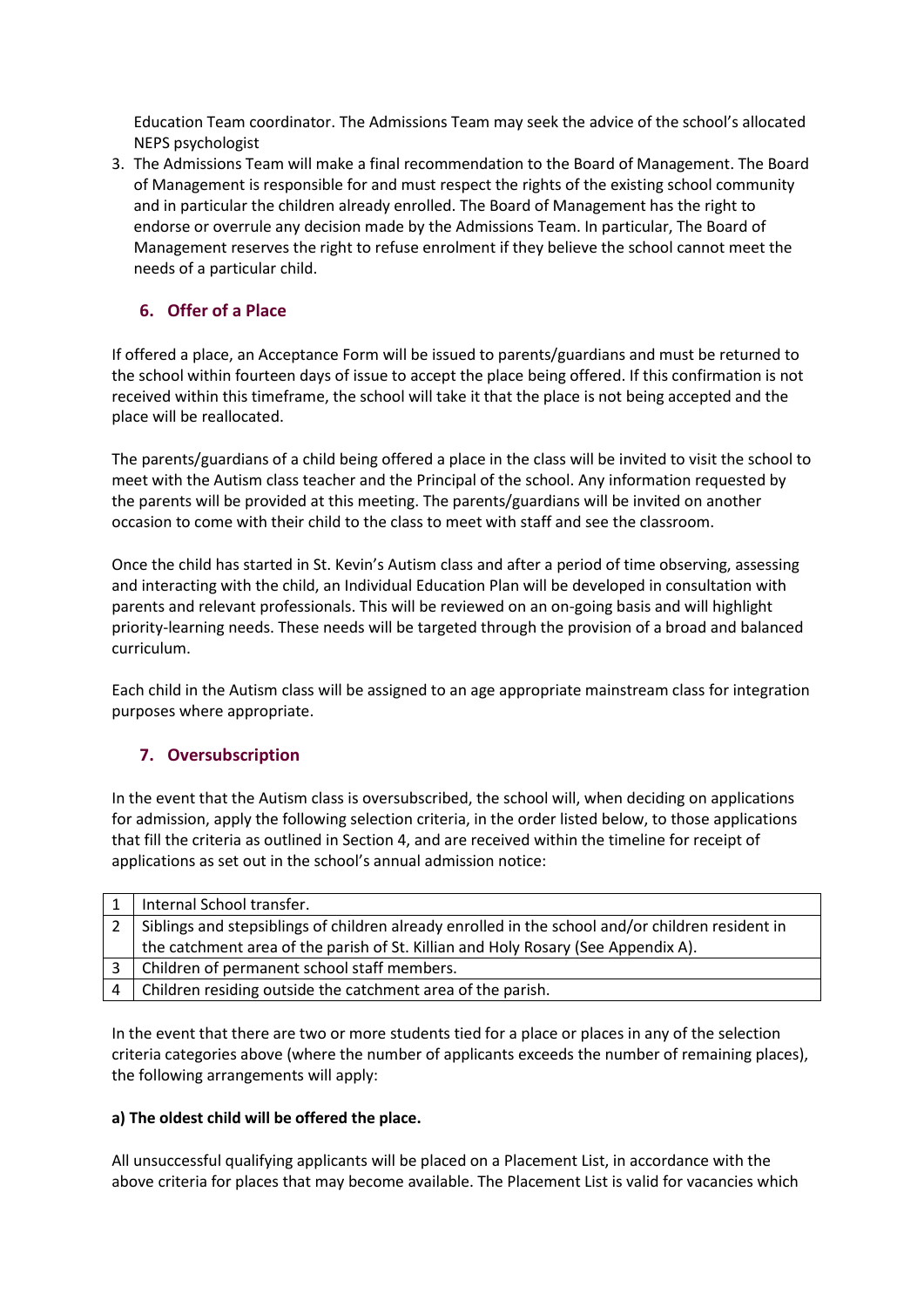occur in the current school year only. All applications will be reviewed with reference to the selection criteria in April each year.

### **8. Review/Appeals**

The parents/guardians of the student may request the Board of Management to review a decision to refuse admission. Such requests must be made in accordance with Section 29C of the Education Act 1998. The timeline within which such a review must be requested and the other requirements applicable to such reviews are set out in the procedures determined by the Minister under section 29B of the Education Act 1998 which are published on the website of the Department of Education and Skills.

The Board of Management will conduct such reviews in accordance with the requirements of the procedures determined under Section 29B and with section 29C of the Education Act 1998.

Note: Where an applicant has been refused admission due to the school being oversubscribed, the applicant must request a review of that decision by the Board of Management prior to making an appeal under Section 29 of the Education Act 1998. Where an applicant has been refused admission due to a reason other than the school being oversubscribed, the applicant may request a review of that decision by the Board of Management prior to making an appeal under section 29 of the Education Act 1998.

#### **9. Inclusion**

The Board of Management will not refuse a child on the basis of ethnicity, disability, (i.e. severity of Autism diagnosis) traveller status, refugee status, political beliefs or family or social circumstances, provided they fulfil the enrolment criteria in Section 4. Fulfilling the enrolment criteria does not necessarily ensure enrolment if:

- Necessary resources pertaining to the enrolment are not available
- Sufficient classroom space is not available
- The Admission Team decide that the school is unable to adequately meet the needs of the child

Taking all of the above into account, and based on the advice of the Admission Team for the Autism class, the Board of Management reserves the right of admission.

It is hoped that the children entering our Autism class would not require this provision for the duration of their primary school education. Integration with typically developing peers in inclusive mainstream classroom environments, in so far as possible, is the Board's aim.

The nature of all integration shall be determined by the Autism class teacher following reviews at appropriate intervals and in consultation with the parents, mainstream class teacher, Principal and SNAs.

#### **10. Behaviour**

It is accepted that children with special educational needs may display difficult, defiant or oppositional behaviours. All efforts will be made by the school to manage such behaviour using various strategies and through the implementation of the child's Individual Education Plan. Where a child's behaviour impacts in a negative way on the other children in the class to the extent that their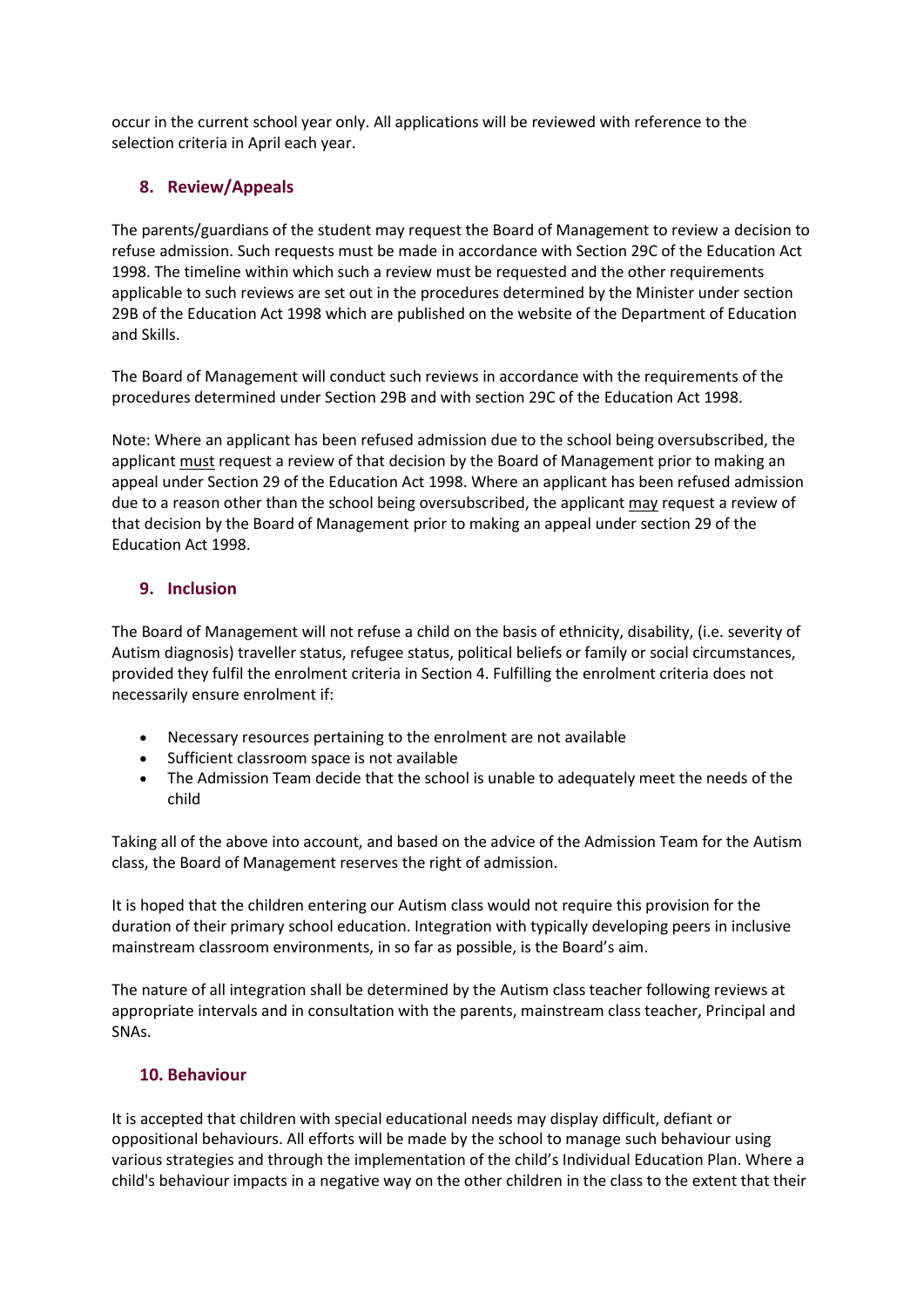constitutional right to an education is being interfered with as judged by the Board of Management of the school, the school reserves the right to advise parents that a more suitable setting should be found for their child.

### **11. Discharge Policy**

It is school policy to facilitate the discharge of pupils from the Autism class once they have completed  $6<sup>th</sup>$  class or have reached the age of thirteen. It will be deemed compulsory that the year that the student turns 13 will be their last year. Pupils who reach the age of thirteen after September 30th in any year will be permitted to complete that academic year. This means a June discharge in the following year.

The onus will be on the parents to negotiate the placement with a suitable secondary school. St. Kevin's National School will facilitate all transfer of records/reports as well as assist with any information required with regards to the student and St. Kevin's National School will be deemed to have authority to forward all relevant reports and assessments to the Secondary school unless specifically instructed in writing not to do so.

Discharge may also be recommended after the first and/or any subsequent year if following psychological assessments and consultation with the parents/guardians, it is felt that the placement is no longer appropriate and serves the best interest of the child. Discharge from the special classes may also happen if a pupil is fully integrated into the mainstream school. The Board of Management has the right to overrule any decision made in this regard.

#### **12. Ratification and Review**

This Enrolment Policy will be reviewed annually. The Board of Management reserves the right to alter this policy, subject to its statutory obligations. Should this policy be altered, applicant's parents/guardians will be advised in writing, and will be supplied with an amended policy. All alterations will come into effect 30 days after the date of notification.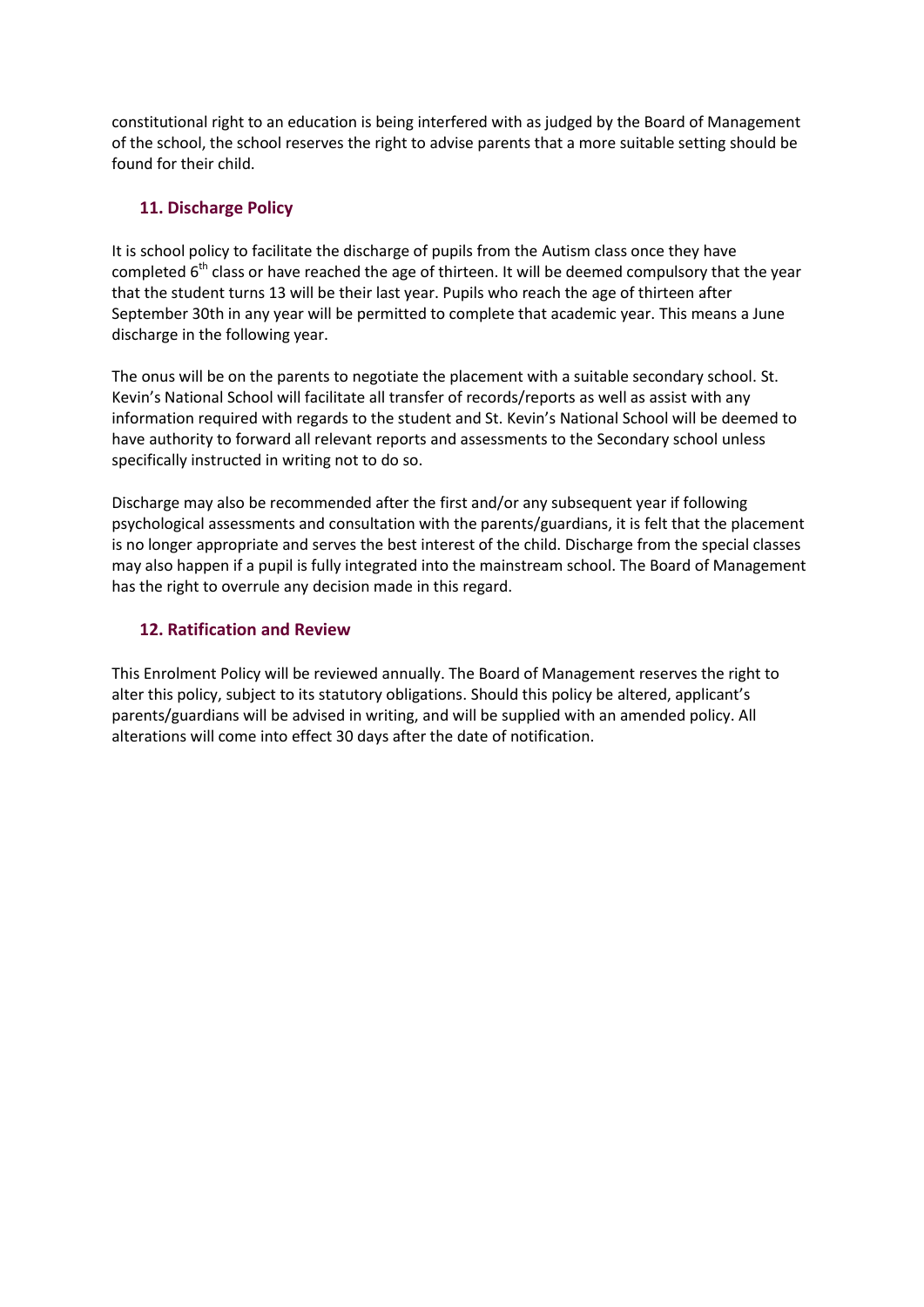#### **Appendix A - St. Kevin's National School Catchment Area - Parish of St. Killian and Holy Rosary**

Adare Close Applewood Drive Applewood Heights Arch Villas Beechbrook Pk Bellevue Heights Bellevue Park Bellevue Road Blacklion Manor Bowe Lane (off Church Rd.) Burnaby Avenue Burnaby Court Burnaby Heights Burnaby Lawn Burnaby Manor Burnaby Mews Burnaby Mill Burnaby Park Burnaby Road Burnaby Way Burnaby Wood Carrig Meadow Carrig Mill Carrig Villas Castlefield Tce. Castle Villas Charlesland Court Charlesland Grove Charlesland Park

Eden Road Ennis Lane Erskine Avenue Fairfield Park Farm Lane Glenheron Grattan Park Upper Grattan Park Lower Harbour Court Hawkins Lane Heathervue Hillside Hillside Road Kendalstown Rise Kenmare Heights Killincarrig Rd. opp. Vino Pasta Kimberly Rd. Kindlestown Hill Kindlestown Lower Kindlestown Park Kindlestown Road Lr. left & right Kindlestown Road Upr. left & right Kinlen Road La Touche Close La Touche Park La Touche Place La Touche Road Manor Avenue Marine Road

Pavillion Road Portland Place Portland Road Quarry Road Rathdown Court Rathdown Lawn Rathdown Park Rathdown Road Redford Court Redford Park Redford Rise Rivendell Grove Riverfield Seaview Sea Green Sidmonton Road Somerby Road South Place St. Brigid's Park St. Crispins St. Vincent's Road Strand Cottages (The Bawn) Templecarrig Left Templecarrig Right The Harbour The Poplars Trafalgar Court Trafalgar Road Turnpike Lane